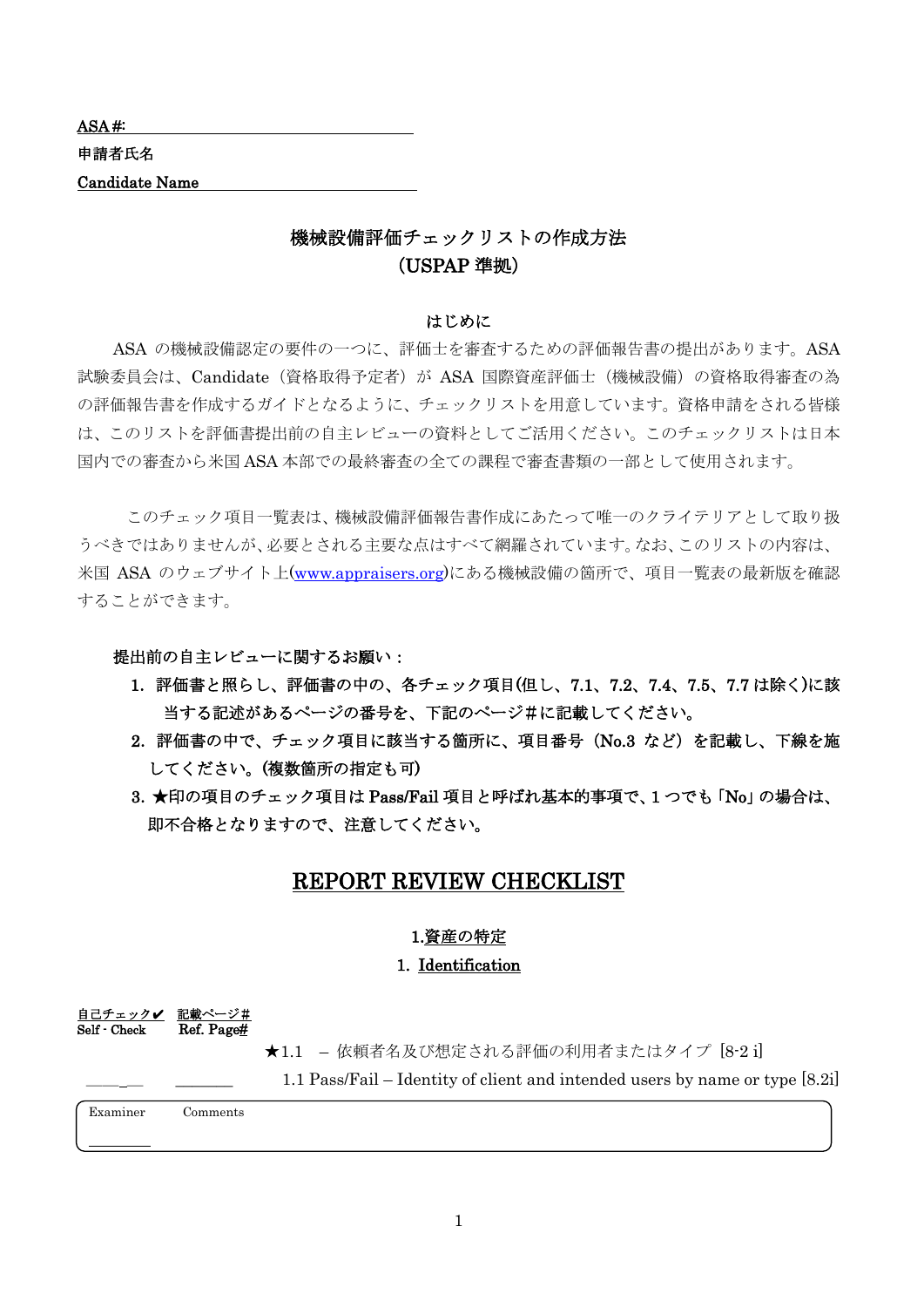## ★1.2 – 評価対象資産 [8-2 iii]

1.2 Pass/Fail – Property to be appraised  $[8.2iii]$ 

| Examiner                       | Comments             |                                                                                 |
|--------------------------------|----------------------|---------------------------------------------------------------------------------|
|                                |                      | - 評価対象資産に対する権利及び所有権(例: 賃借権、分割所有)<br>1.3                                         |
|                                |                      | $[8-2iv]$                                                                       |
|                                |                      | Significant $-$ Rights or interest in the property to be appraised (e.g.<br>1.3 |
|                                |                      | free and clear, leasehold, fractional) [8.2iv]                                  |
| Examiner                       | Comments             |                                                                                 |
|                                |                      | - 会社及びその会社が提供する主要商品/サービスについての概要<br>1.4                                          |
|                                |                      | Material - Basic company description of products and/or services<br>1.4         |
| Examiner                       | Comments             |                                                                                 |
|                                |                      | <u>2.目的の記述</u>                                                                  |
|                                |                      | <b>Statement of Obejectives</b>                                                 |
| <u>自己チェック✔</u><br>Self - Check | 記載ページ#<br>Ref. Page# |                                                                                 |
|                                |                      | ★2.1 - 評価業務の範囲、用いられた評価手法及び行われた評価分析                                              |
|                                |                      | $[8-2$ vii                                                                      |
|                                |                      | Pass/Fail · Describe the scope of work, i.e., the approach(es) used,<br>2.1     |
|                                |                      | research and analyses performed etc.[8.2vii]                                    |
| Examiner                       | Comments             |                                                                                 |
|                                |                      | ★2.2 - 評価基準日 [8-2 vi]                                                           |
|                                |                      | Pass/Fail – Effective valuation date [8.2vi]<br>2.2                             |
| Examiner                       | Comments             |                                                                                 |
|                                |                      | ★2.3- レポート作成日 [8-2 vi]                                                          |
|                                |                      | $Pass/Fail - Date report prepared [8.2vi]$<br>2.3                               |
| Examiner                       | Comments             |                                                                                 |
|                                |                      | ★2.4-評価の目的(求める価値の定義)の明確な記述があるか [8-2 ii]                                         |
|                                |                      | Pass/Fail – Purpose clearly stated [8.2ii]<br>2.4                               |
| Examiner                       | Comments             |                                                                                 |
|                                |                      |                                                                                 |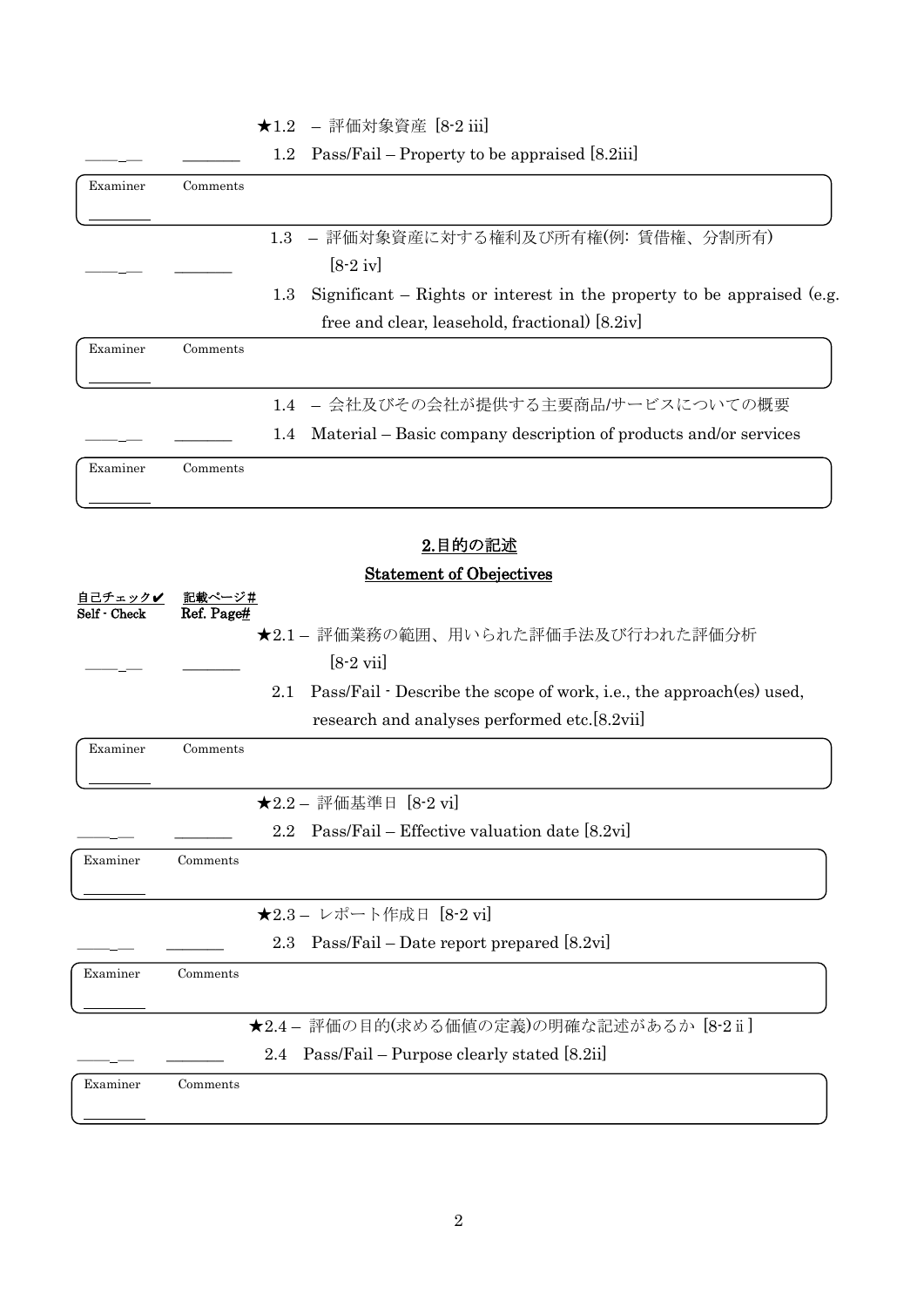|  | ★2.5- 価値の定義と出典が明示されているか [8-2 v] |  |
|--|---------------------------------|--|
|--|---------------------------------|--|

|                         | Pass/Fail – Definition and source or authority for the value provided [8.2v]<br>2.5 |
|-------------------------|-------------------------------------------------------------------------------------|
| Examiner                | Comments                                                                            |
|                         |                                                                                     |
|                         | 2.6-価値の前提が、記述されている評価結果の使用目的に適合しているか                                                 |
|                         | $[8-2]$                                                                             |
|                         | 2.6 Significant – Premise of value appropriate for the stated use of the appraisal  |
|                         | [8.2]                                                                               |
| Examiner                | Comments                                                                            |
|                         |                                                                                     |
|                         |                                                                                     |
|                         | 3.評価手法                                                                              |
|                         | 3. APPRAISAL METHODOLOGY                                                            |
| 自己チェックノ<br>Self - Check | 記載ページ#<br>Ref. Page#                                                                |
|                         | 3.1 - 評価の根拠として使用した情報の明記 (例:資産登録リスト、アセット                                             |
|                         | リストなど)                                                                              |
|                         | 3.1 Significant – Identification of any sources used as the basis for the appraisal |
|                         | (e.g. Depreciation schedules, lease exhibits, asset lists)                          |
| Examiner                | Comments                                                                            |
|                         |                                                                                     |
|                         | 3.2-全ての現地調査/訪問の詳細                                                                   |
|                         | Material – Details of any site visits<br>$3.2\,$                                    |
| Examiner                | Comments                                                                            |
|                         |                                                                                     |
|                         | 3.3- 資産の状態に関する協議内容                                                                  |
|                         | 3.3 Significant – Discussion about the condition of the assets                      |
| Examiner                | Comments                                                                            |
|                         |                                                                                     |
|                         | ★3.4 - 収益還元法について記述されているか [8-2 viii]                                                 |
|                         | Pass/Fail – Income approach described and explained if not used [8.2viii]<br>3.4    |
| Examiner                | Comments                                                                            |
|                         |                                                                                     |
|                         | ★3.5 - 取引事例比較法について記述されているか [8-2 viii]                                               |
|                         | 3.5 Pass/Fail – Market approach described and explained if not used.[8.2viii]       |
| Examiner                | Comments                                                                            |
|                         |                                                                                     |
|                         |                                                                                     |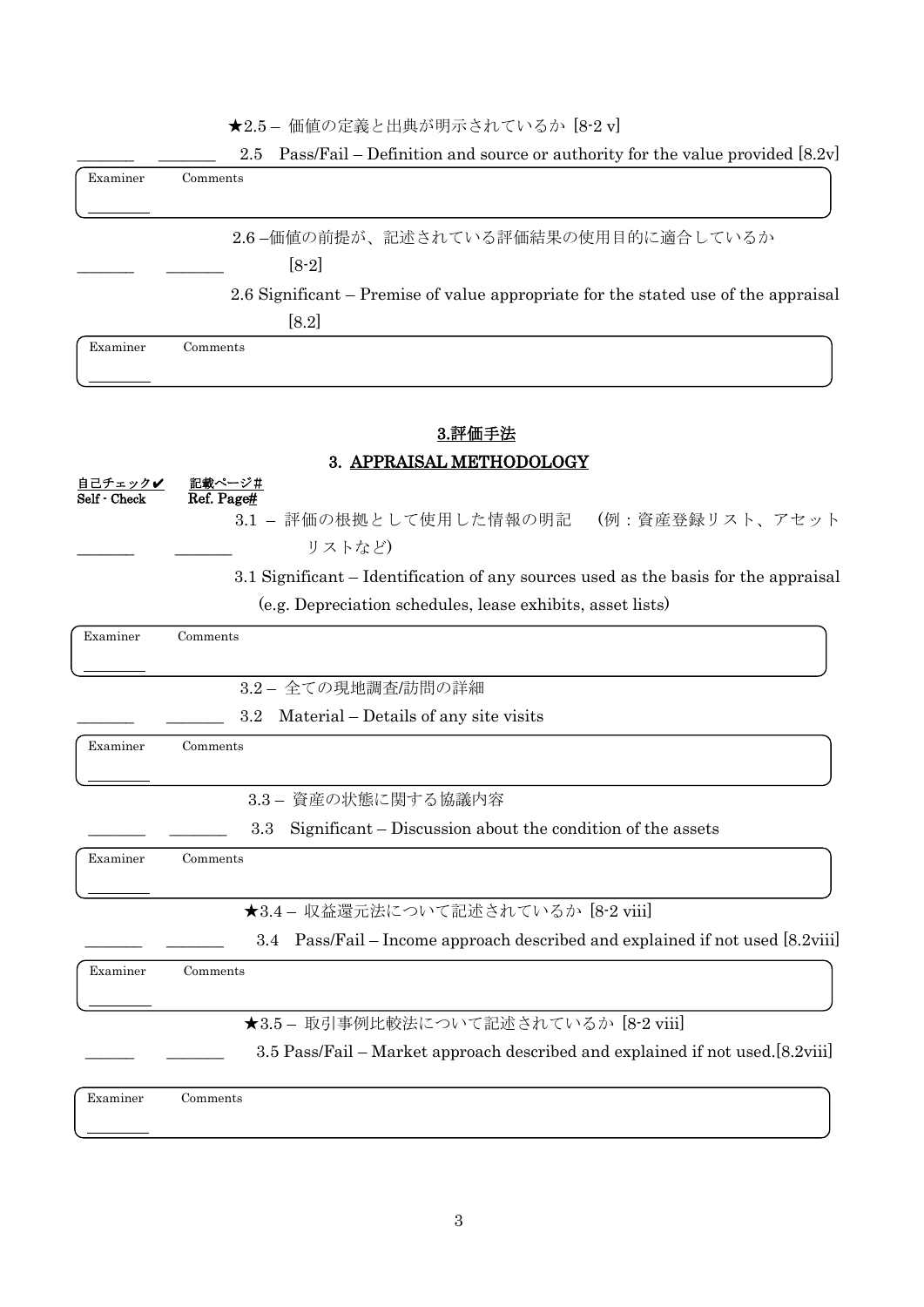|  |  | ★3.6 — 原価法について記述されているか [8-2 viii] |  |  |
|--|--|-----------------------------------|--|--|
|--|--|-----------------------------------|--|--|

|                         | ★3.6 — 原価法について記述されているか 18-2 viiil                                                  |
|-------------------------|------------------------------------------------------------------------------------|
|                         | Pass/Fail – Cost approach described and explained if not used [8.2viii]<br>$3.6\,$ |
| Examiner                | Comments                                                                           |
|                         | 3.7- 適用されなかった手法について、その理由の説明                                                        |
|                         | Critical – Explanation for not using an approach [8.2viii]<br>3.7                  |
| Examiner                | Comments                                                                           |
|                         | 3.8- 適用された手法は対象資産、及び評価結果の使用目的に適しているか<br>(事前確認事項)                                   |
|                         | 3.8 Significant – Are the approaches used appropriate for the type of              |
|                         | property and for the stated purpose of the report?                                 |
| Examiner                | Comments                                                                           |
|                         | 4. 評価人の資格証明                                                                        |
|                         | <b>APPRAISER'S QUALIFICATIONS</b>                                                  |
| 自己チェック✔<br>Self - Check | <u>記載ページ#</u><br>Ref. Page#                                                        |
|                         | 4.1 - 経験と評価人として携わった案件が明示されているか                                                     |
|                         | Critical – Demonstrated experience and professional<br>4.1                         |
| Examiner                | Comments                                                                           |
|                         | 4.2- 専門的な資格または履歴                                                                   |
|                         | Significant – Professional Qualifications or Curriculum<br>4.2                     |
| Examiner                | Comments                                                                           |
|                         | 5.評価人の保証事項                                                                         |
|                         | 5. APPRAISER'S CERTIFICATION                                                       |
| 自己チェック✔<br>Self - Check | 記載ページ#<br>Ref. Page#                                                               |
|                         | ★5.1 - 公平性の保証文言とそれに対する署名 [8-2 xi]                                                  |
|                         | Pass/Fail – Signed statement of disinterest [8.2xi]<br>5.1                         |
| Examiner                | Comments                                                                           |
|                         | ★5.2-USPAPに準拠した評価実施                                                                |
|                         | Pass/Fail – Performed in conformance with USPAP<br>5.2                             |
|                         |                                                                                    |

Examiner Comments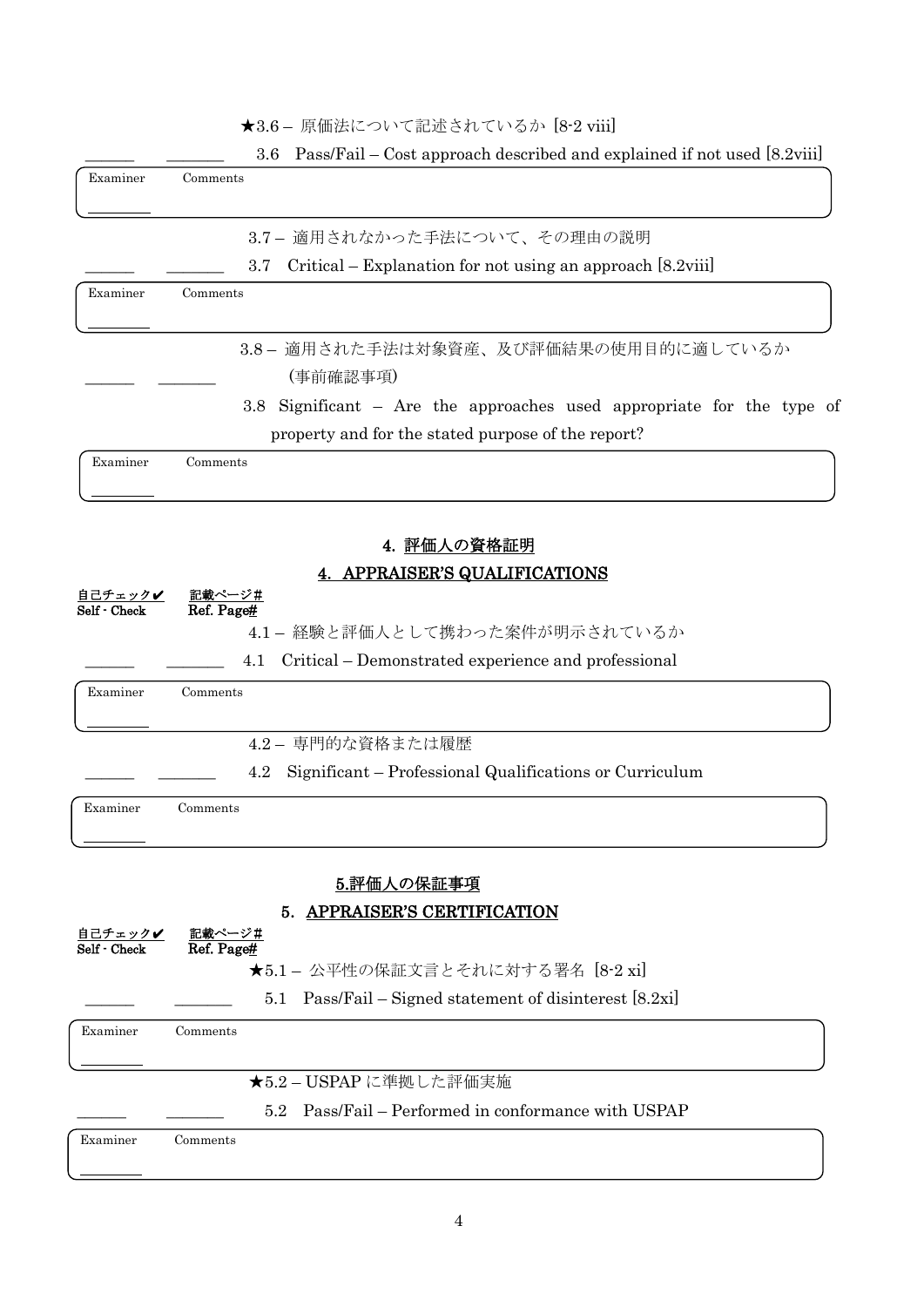★5.3 – 評価額、及びその他のいかなる価値の設定においても、評価人に 対する報酬が影響を及ぼしていないことを宣言する文言があるか

5.3 Pass/Fail – Includes statement that compensation was not contingent on value reported or on any predetermined value

| Examiner | Comments                                                                      |
|----------|-------------------------------------------------------------------------------|
|          | ★5.4 - 評価レポートに記載されている者以外による重要な専門的意見は受けて                                       |
|          | いないことを宣言する文言があるか                                                              |
|          | 5.4<br>Pass/Fail – Includes statement that no person other than those         |
|          | identified had any significant professional input [8.2vii]                    |
| Examiner | Comments                                                                      |
|          |                                                                               |
|          | ★5.5 - 評価人の知りうる限りにおいて、評価報告書における事実についての記載                                      |
|          | 記載は真実であり、かつ正確であるということを宣言する文言があるか                                              |
|          | 5.5<br>Pass/Fail – Includes statement that, to the best of the appraiser's    |
|          | knowledge, all statements are true and correct                                |
| Examiner | Comments                                                                      |
|          | ★5.6- 評価の対象とした資産は過去3年以内に評価された                                                 |
|          | 5.6 Pass/Fail – The subject assets have been appraised in the prior three (3) |
|          | years.                                                                        |
| Examiner | Comments                                                                      |

#### 6.仮定及び制約条件の記述

#### 6. STATEMENT OF ASSUMPTIONS ANDLIMITING CONDITIONS

- 自己チェックノ 記載ページ# Self - Check Ref. Page#
	- ★6.1 価値に関する意見は、評価レポートに記載されている評価基準日及び、 記載されている目的に対してのみ有効であるという旨の文言があるか

[8-2 vi, 8.2 viii]

 6.1 Pass/Fail – Statement included that the opinion of value is only for the stated valuation date and only for the stated purpose [8.2vi, 8.2viii]

Examiner Comments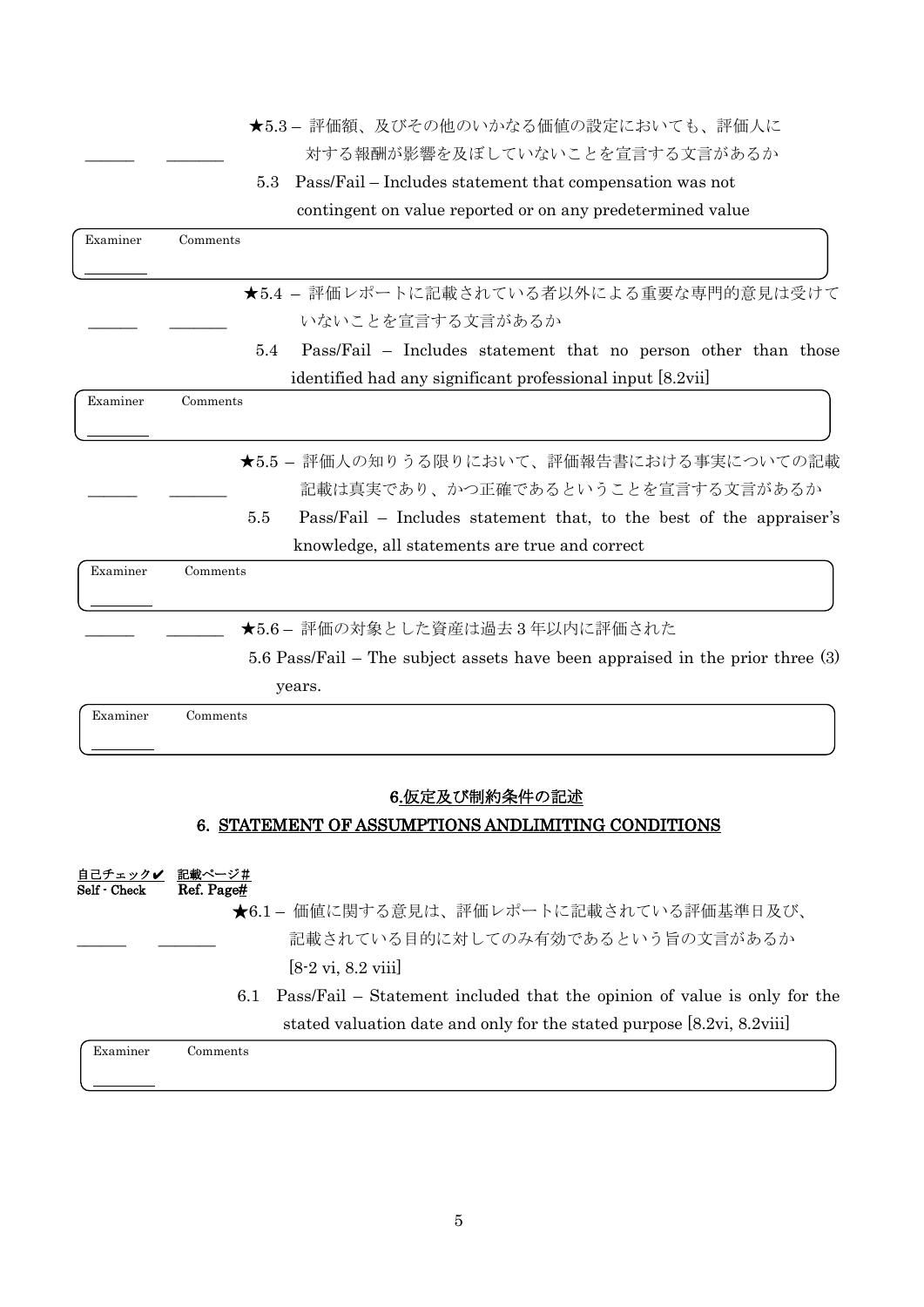- 6.2 評価人自身による検証は行わず、正として信頼した第三者から提供された データを列挙しているか
- 6.2 Material Statement included listing reliance on data supplied by others without independent verification

| Examiner | Comments |                                                                              |
|----------|----------|------------------------------------------------------------------------------|
|          |          |                                                                              |
|          |          | (事前確認事項)                                                                     |
|          | 6.3      | Significant – Are the listed assumptions and limiting conditions appropriate |
|          |          | for the engagement?                                                          |
| Examiner | Comments |                                                                              |
|          |          |                                                                              |
|          |          | 6.4 - 適用可能な、全ての特別な仮定や想定上の条件及び、それらの仮定を                                        |
|          |          | 使用することでどのように評価額に影響を与えるかについて記載して                                              |
|          |          | いるか[8.2x]                                                                    |
|          | 6.4      | Significant – Where applicable, state all extraordinary assumptions and      |
|          |          | hypothetical conditions and how their use might affect the results of the    |
|          |          | assignment $[8.2x]$                                                          |
| Examiner | Comments |                                                                              |
|          |          |                                                                              |

# 7.全体

|                         | <b>7. OVERALL</b>                                                                                                                                                                                              |
|-------------------------|----------------------------------------------------------------------------------------------------------------------------------------------------------------------------------------------------------------|
| 自己チェック✔<br>Self - Check | 記載ページ#<br>Ref. Page#                                                                                                                                                                                           |
|                         | 7.1 - 評価レポートは読み手にとってわかりやすいか?                                                                                                                                                                                   |
|                         | Critical – Is the report understandable to the reader?<br>7.1                                                                                                                                                  |
| Examiner                | Comments                                                                                                                                                                                                       |
|                         | 7.2- 反復可能か?すなわち、別の有能な評価人がこの評価レポートの結論にいた<br>る思考過程を理解できるか(必ずしも合意できなかったとしても、どの<br>ようにその結果を導き出したのかが理解できるか)?                                                                                                        |
|                         | 7.2<br>Significant – Is there replicability? Could another competent appraiser<br>follow the thought process leading to the conclusion (not necessarily<br>agree, but be able to understand how it was formed) |
| Examiner                | Comments                                                                                                                                                                                                       |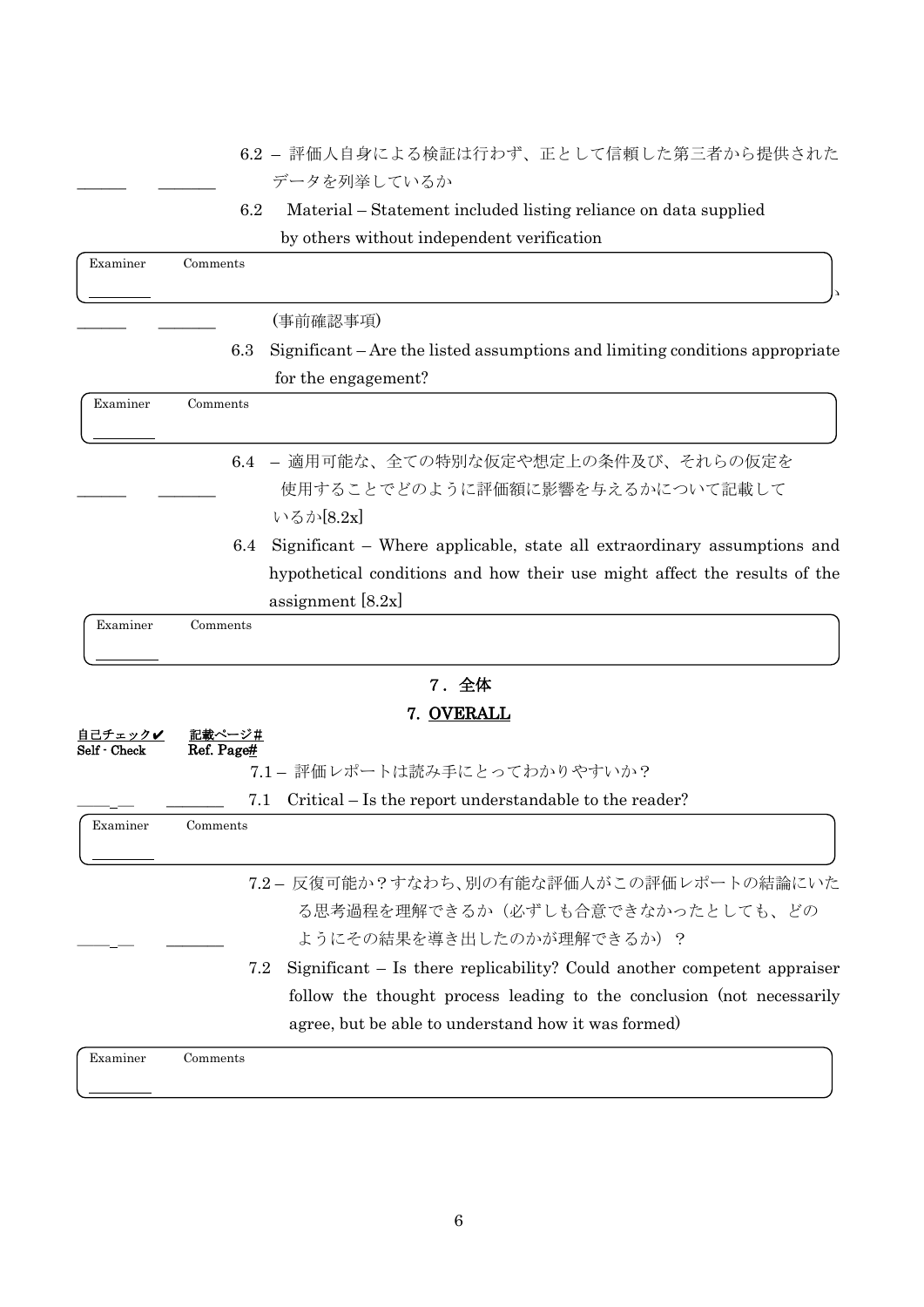|          | Significant – Is the appraisal methodology appropriate for the purpose of<br>7.3                         |
|----------|----------------------------------------------------------------------------------------------------------|
|          | the appraisal?                                                                                           |
| Examiner | Comments                                                                                                 |
|          | 7.4-報告書の内容に矛盾ないか? (他の箇所と矛盾するところはないか?)                                                                    |
|          | 7.4 Material – Is the report internally consistent (e.g., nothing in one place                           |
|          | that seems to contradict something somewhere else.                                                       |
| Examiner | Comments                                                                                                 |
|          | 7.5- 重要事項の記載もれはないか?                                                                                      |
|          | Significant $-$ No obvious omissions were found in the report<br>7.5                                     |
| Examiner | Comments                                                                                                 |
|          | 7.6-報告書は、評価の結論に到達するための説得力のある裏付けが論理的に示され<br>ているか。                                                         |
|          | Critical – Does the report logically provide convincing support for the<br>7.6<br>conclusion(s) reached? |
| Examiner | Comments                                                                                                 |
|          | 7.7- フォーマットは専門家として受入れられるものか? (スペル、文法、レイ<br>アウト等)                                                         |
|          | 7.7<br>Critical – Is the format acceptable professionally (spelling, grammar,<br>layout)?                |
| Examiner | Comments                                                                                                 |
|          | ★7.8-評価レポート、及び証明文言に対する署名                                                                                 |
|          | (注意:評価レポートに、2名以上の者が署名するとき、その署名した者が担当した<br>箇所の一覧に署名した文書を添付しなくてはならない)                                      |
|          | 7.8 Pass/Fail – Signature on the report and the certification                                            |
|          | Note: If the report was signed by two or more individuals, a signed                                      |
|          | statement from the other individual(s) must accompany the submission and                                 |
|          | identify the work product as that of the Candidate.                                                      |